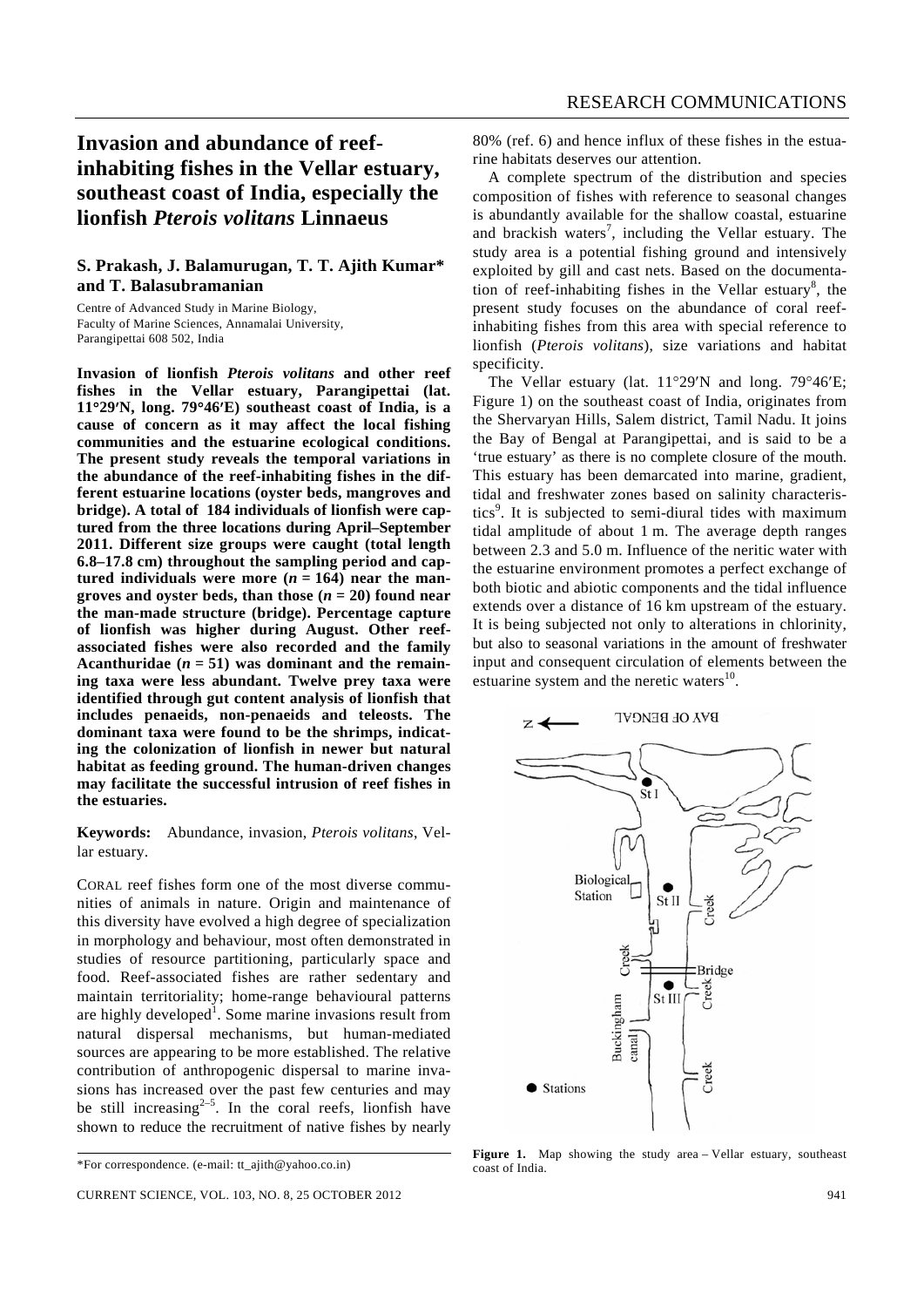Three stations were selected along the Vellar estuary to study the occurrence of lionfish *P. volitans*: Station I – River mouth consists of oyster and mussel beds (lat. 11°29′51.99″N, long. 79°46′35.11″E). Station II – Opposite to the Marine Biological Station with mangroves (CASMB, Annamalai University, Parangipettai) (lat. 11°29′21.20″N, long. 79°46′02.19″E); Station III – Bridge area (lat. 11°29′05.02″N, long. 79°45′37.15″E). The sampling locations were selected using exact coordinates in the form of quadrates  $(250 \times 200 \text{ m})$ . Fishing was done for six months (April–September 2011) at the above three locations with the help of local fishermen using cast nets at 1.0–4.0 m depth. Samplings were made for 2 h at each station in the morning (6–8 a.m.) and evening (5– 7 p.m.). The number of lionfish captured during the study period was estimated and size distributions were recorded. Temporal variations on percentage capture were calculated. Other reef fishes captured during the study were also counted and considered as a whole. Identification of reef fishes was made with the help of standard literature (FAO and field guides). Further, gut contents of captured lionfish were examined using a microscopic during the survey period. Underwater documentations could not be made due to high turbidity and less transparency of the water column. Water quality parameters like temperature and salinity were also recorded.

 A total of 184 individuals of the lionfish, *P. volitans* (Scorpaenidae) were collected from the Vellar estuary during the study period (April–September 2011). The collection covered a total distance of about 0.1–2.3 km from the sea. Most of the lionfish were found to associate with the oyster beds (Station I) and mangroves (Station II) than the man-made structure (Station III). Other reef fishes, which include 18 taxa, were also frequently captured during the sampling period. They belong to the following families: Acanthuridae, Balistidae, Chaetodontidae, Ephippidae, Labridae, Pomacanthidae, Synanceiidae, Antennaridae, Sygnathidae, Diodontidae, Holocentridae and Tetrodontidae. Fishes were captured at various depths ranging from 1.5 to 4.0 m and some fishes were found rarely near the shoreline with  $< 1.5$  m depth. In addition, no lionfish was found  $> 2.3$  km distance away from the sea, where the salinity was < 12‰.

 Size distribution of the captured lionfish ranged from 6.8 to 17.8 cm in total length (Figure 2) and variation in size was observed in all the locations. Maximum number of fishes showed a size range of 11–15 cm. Temporal variations in the number of lionfish captured were also noticed: April (*n* = 13), May (*n* = 20), June (*n* = 28), July  $(n = 37)$ , August  $(n = 52)$  and September  $(n = 34)$ ; Figure 3). Lionfish captured during August were higher in number followed by July compared to the other months.

 Percentage capture of lionfish from April to September 2011 was calculated (Figure 4). Higher capture percentage was recorded at Station I (river mouth) with 48.37 followed by Station II (mangroves) with 40.76 and a lower capture of 10.87 was recorded at the Station III (near the Bridge).

 Detailed information concerning other species of reef fishes and their numbers is as follows: *Acanthurus xanthopterus* (*n* = 33), *Acanthurus nigrofuscus* (*n* = 17), *Pseudobalistes flavimarginatus* (*n* = 5), *Odonus niger* (*n* = 2), *Heniochus acuminatus* (*n* = 6), *Chaetodon vagabundus*  (*n* = 4), *Chaetodon decussatus* (*n* = 13), *Platax orbicularis*  (*n* = 3), *Thalassoma lunare* (*n* = 1), *Iniistius cyanifrons*  (*n* = 3), *Apolemichthys xanthurus* (*n* = 1), *Synanceia verucosa* (*n* = 3), *Antennarius coccineus* (*n* = 2), *Antennarius indicus* (*n* = 1), *Phoxocampus tetrophthalmus*  (*n* = 2), *Diodon holocanthus* (*n* = 1), *Sargocentron rubrum*   $(n=3)$  and *Arothron nigropunctatus*  $(n=4;$  Figure 5, Table 1).



**Figure 2.** Size distribution of lionfish, *Pterois volitans* captured from the three stations (total length in cm).



**Figure 3.** Number of lionfish (*P. volitans*) captured from April to September 2011 at the three stations ( $n = 184$ ).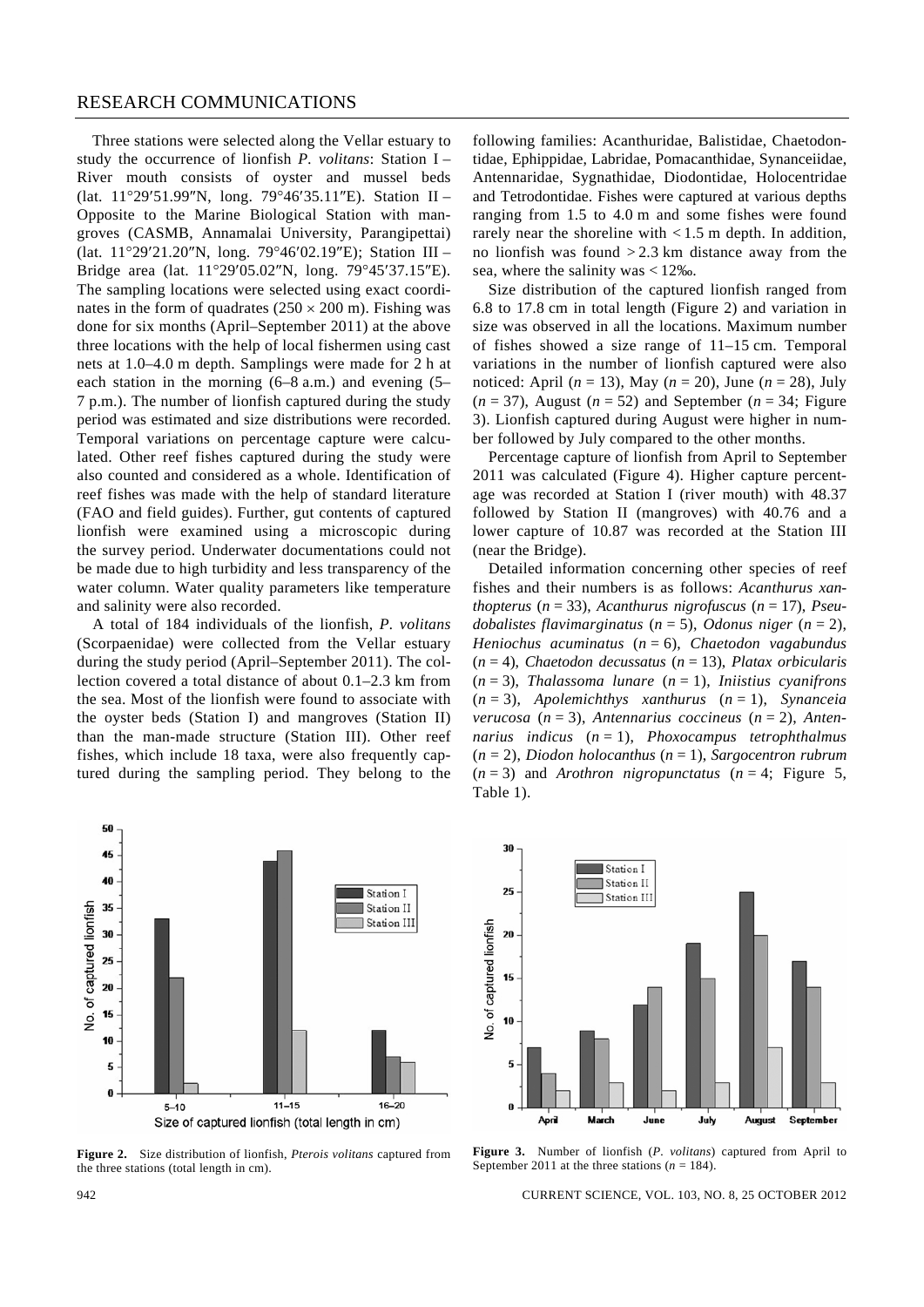| Scientific name                             | Common name                  | Family            | Number         |
|---------------------------------------------|------------------------------|-------------------|----------------|
| <i>Pterois volitans</i> Linnaeus            | Red lionfish                 | Scorpaenidae      | 184            |
| Acanthurus xanthopterus Valenciennes        | Yellowfin surgeon            | Acanthuridae      | 33             |
| Acanthurus nigrofuscus Forsskal             | Brown surgeon                | Acanthuridae      | 17             |
| Pseusobalistes flavimarginatus Ruppell      | Yellow-margined trigger      | <b>Balistidae</b> | 5              |
| Odonus niger Ruppell                        | Blue-toothed trigger         | <b>Balistidae</b> | 2              |
| Heniochus acuminatus Linnaeus               | Longfin Banner fish          | Chaetodontidae    | 6              |
| Chaetodon vagabundus Linnaeus               | Vagabond butterfly           | Chaetodontidae    | 4              |
| Chaetodon decussatus Cuvier                 | Black-finned/Indian Vagabond | Chaetodontidae    | 13             |
| Platax orbicularis (Linnaeus)               | Orbicular Bat fish           | Ephippidae        | 3              |
| <i>Thalassoma lunare Linnaeus</i>           | Moon wrasse                  | Labridae          |                |
| <i>Iniistius cyanifrons</i> Valenciennes    | Razor fish                   | Labridae          | 3              |
| Apolemichthys xanthurus Bennett             | Indian Smoke angel           | Pomacanthidae     |                |
| Synanceia verucosa Bloch and Schneider      | Stone fish                   | Synanceiidae      | 3              |
| Antennarius coccineus Lesson                | Scarlet Frogfish             | Antennaridae      | $\overline{c}$ |
| Antennaris indicus Schultz                  | Indian Frogfish              | Antennaridae      |                |
| Phoxocampus tetrophthalmus (Bleeker)        | Rock Pipe fish               | Sygnathidae       | 2              |
| Diodon holocanthus Linnaeus                 | Baloon/Long-spined Porcupine | Diodontidae       |                |
| Sargocentron rubrum Forsskal                | Red-coat Squirrel fish       | Holocentridae     | 3              |
| Arothron nigropunctatus Bloch and Schneider | Blackspotted puffer          | Tetrodontidae     | 4              |

**Table 1.** Coral reef-inhabiting fishes collected from the Vellar estuary, south east coast of India



**Figure 4.** Percentage capture of lionfish (*P. volitans*) from April to September 2011 at the three stations.

 Fifty-four individuals of *P. volitans* were sacrificed for gut content analysis at a ratio of three individuals per month per habitat. A total of 12 prey taxa were identified and shrimps dominated the gut compared to other teleosts. The prominent prey items were found to be *Penaeus monodon* and *P. indicus* followed by *Metapenaeus* sp., *A. indicus*, *Macrobrachium* sp. and *Hippolysmata* sp., with some unidentified crabs. The five teleosts were *Mugil cephalus*, *Terapon jarbua*, *Carangoides* sp., *Lutjanus* sp. and *Ophisthopterus* sp.

 During the study period, water temperature varied from 24°C to 31°C and salinity ranged from 24 to 34 ppt. Lower salinities were common from mid-September due to the inflow of freshwater, which indicates the onset of the northeast monsoon that is prevalent along the south-

CURRENT SCIENCE, VOL. 103, NO. 8, 25 OCTOBER 2012 943



Figure 5. Other species of reef-inhabiting fishes captured during the sampling period: A. xan – *Acanthurus xanthopterus*, A. nig – *Acanthurus nigrofuscus*, P. fla – *Pseudobalistes flavimarginatus*, O. nig – *Odonus niger*, H. acu – *Heniochus acuminatus*, C. vag – *Chaetodon vagabundus*, C. dec – *Chaetodon decussatus*, P. orb – *Platax orbicularis*, T. lun – *Thalassoma lunare*, I. cya – *Iniistius cyanifrons*, A. xan – *Apolemichthys xanthurus*, S. ver – *Synanceia verucosa*, A. coc – *Antennarius coccineus*, A. ind *– Antennarius indicus*, P. tet – *Phoxocampus tetrophthalmus*, D. hol – *Diodon holocanthus*, S. rub – *Sargocentron rubrum* and Ar. nig – *Arothron nigropunctatus.* 

east coast of India during October–December of every year. A few individuals of lionfish  $(n = 7)$  were also captured in the early October, which is not included in the study.

The present study reports the estuarine invasions of reef-inhabiting fishes at the Vellar estuary, which is just considered as a short-term phenomenon. The distribution of these fishes in the Vellar estuary signifies the rapid range expansion of species of reef-inhabiting fishes. Undoubtedly, invasion of lionfish will have serious effects on the local biodiversity. As lionfish were often found in turbid bays in their native range, estuaries might also become another site of major invasions $11$ .